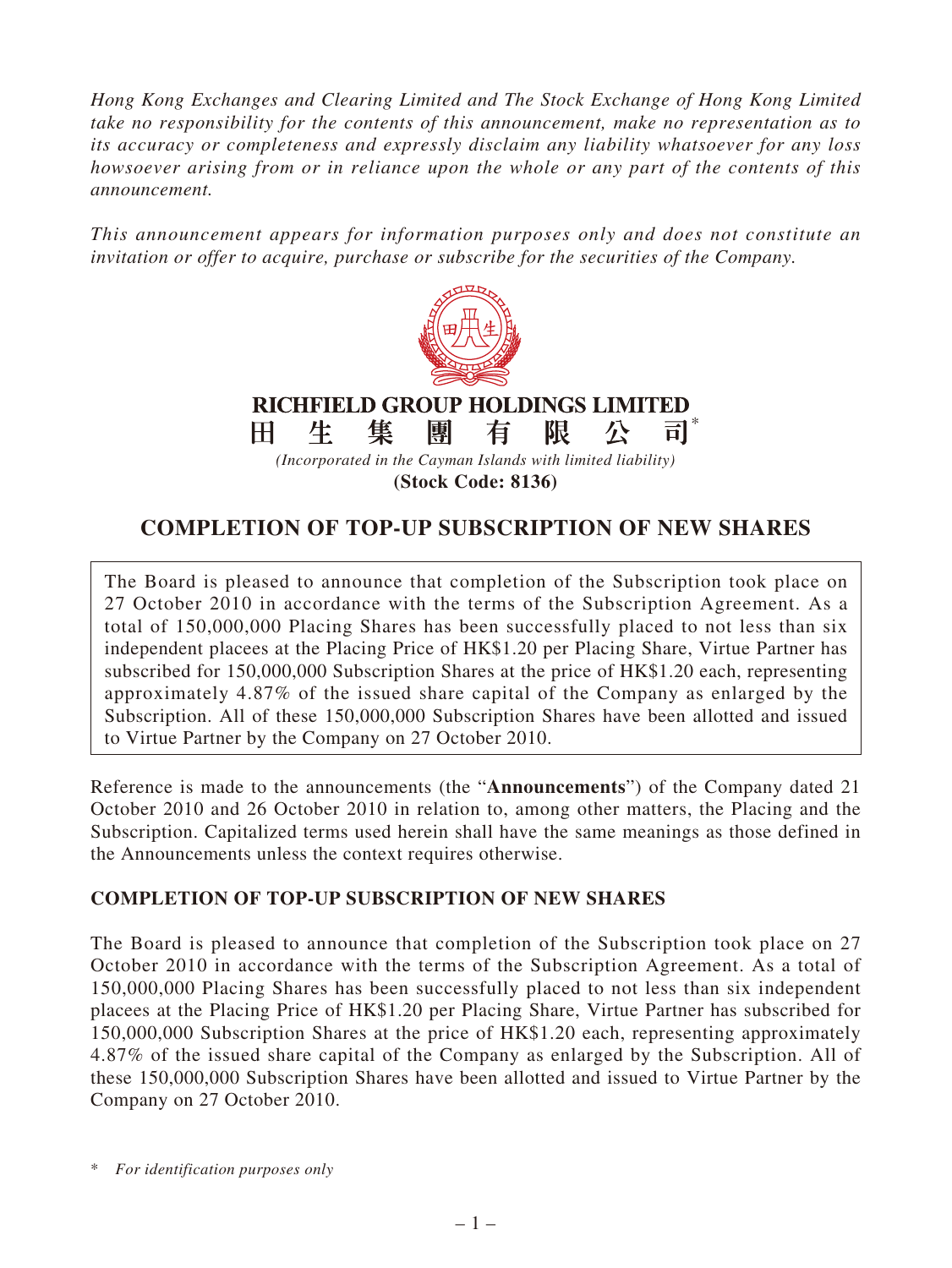As at the date of this announcement, the Company has 3,078,500,000 Shares in issue. The shareholding structure of the Company before and after completion of the Placing and the Subscription is as follows:

| <b>Shareholder</b>                                                                 | <b>Notes</b>   | <b>Immediately before</b><br>completion of the Placing<br>and the Subscription |                  | <b>Shareholding immediately</b><br>after completion<br>of the Placing in full<br>but before completion<br>of the Subscription |        | As at the date<br>of this announcement, i.e.<br><b>Shareholding immediately</b><br>after completion<br>of the Placing and<br>the Subscription in full |        |
|------------------------------------------------------------------------------------|----------------|--------------------------------------------------------------------------------|------------------|-------------------------------------------------------------------------------------------------------------------------------|--------|-------------------------------------------------------------------------------------------------------------------------------------------------------|--------|
|                                                                                    |                | No. of shares Approx. %                                                        |                  | No. of shares Approx. %                                                                                                       |        | No. of shares Approx. %                                                                                                                               |        |
| Substantial/controlling<br>shareholders                                            |                |                                                                                |                  |                                                                                                                               |        |                                                                                                                                                       |        |
| Virtue Partner Group Limited                                                       | 1              | 936,794,000                                                                    | 31.99            | 786,794,000                                                                                                                   | 26.87  | 936,794,000                                                                                                                                           | 30.43  |
| Richfield (Holdings) Limited                                                       | $\overline{2}$ | 760,000,000                                                                    | 25.95            | 760,000,000                                                                                                                   | 25.95  | 760,000,000                                                                                                                                           | 24.69  |
| Mr. Pong                                                                           |                | 352,176,000                                                                    | 12.02            | 352,176,000                                                                                                                   | 12.02  | 352,176,000                                                                                                                                           | 11.44  |
| Subtotal of Virtue Partner,<br>Mr. Pong and parties acting<br>in concert with them |                | 2,048,970,000                                                                  | 69.96            | 1,898,970,000                                                                                                                 | 64.84  | 2,048,970,000                                                                                                                                         | 66.56  |
| <b>Public shareholders</b>                                                         |                |                                                                                |                  |                                                                                                                               |        |                                                                                                                                                       |        |
| The Placees                                                                        |                | $\theta$                                                                       | $\boldsymbol{0}$ | 150,000,000                                                                                                                   | 5.12   | 150,000,000                                                                                                                                           | 4.87   |
| Other public Shareholders                                                          |                | 879,530,000                                                                    | 30.04            | 879,530,000                                                                                                                   | 30.04  | 879,530,000                                                                                                                                           | 28.57  |
| Total                                                                              |                | 2,928,500,000                                                                  | 100.00           | 2,928,500,000                                                                                                                 | 100.00 | 3,078,500,000                                                                                                                                         | 100.00 |

*Notes:*

Note 1: Virtue Partner Group Limited is beneficially owned as to 100% by Mr. Pong, an executive Director.

Note 2: Richfield (Holdings) Limited is beneficially owned as to 100% by Mr. Au Wing Wah. Under the Securities and Futures Ordinance, Mr. Au Wing Wah is deemed to be interested in all the Shares held by Richfield (Holdings) Limited. On 12 June 2008, Richfield (Holdings) Limited as a chargor has executed a share charge in favour of Vastwood Limited, a wholly-owned subsidiary of Richfield Group Holdings Limited, as a chargee in respect of the fixed charge over these 760,000,000 Shares. Therefore, Richfield Group Holdings Limited is deemed to be interested in the Shares owned by Vastwood Limited under Securities and Futures Ordinance.

> By order of the board of directors of **Richfield Group Holdings Limited Lee Wing Yin** *Executive Director*

Hong Kong, 27 October 2010